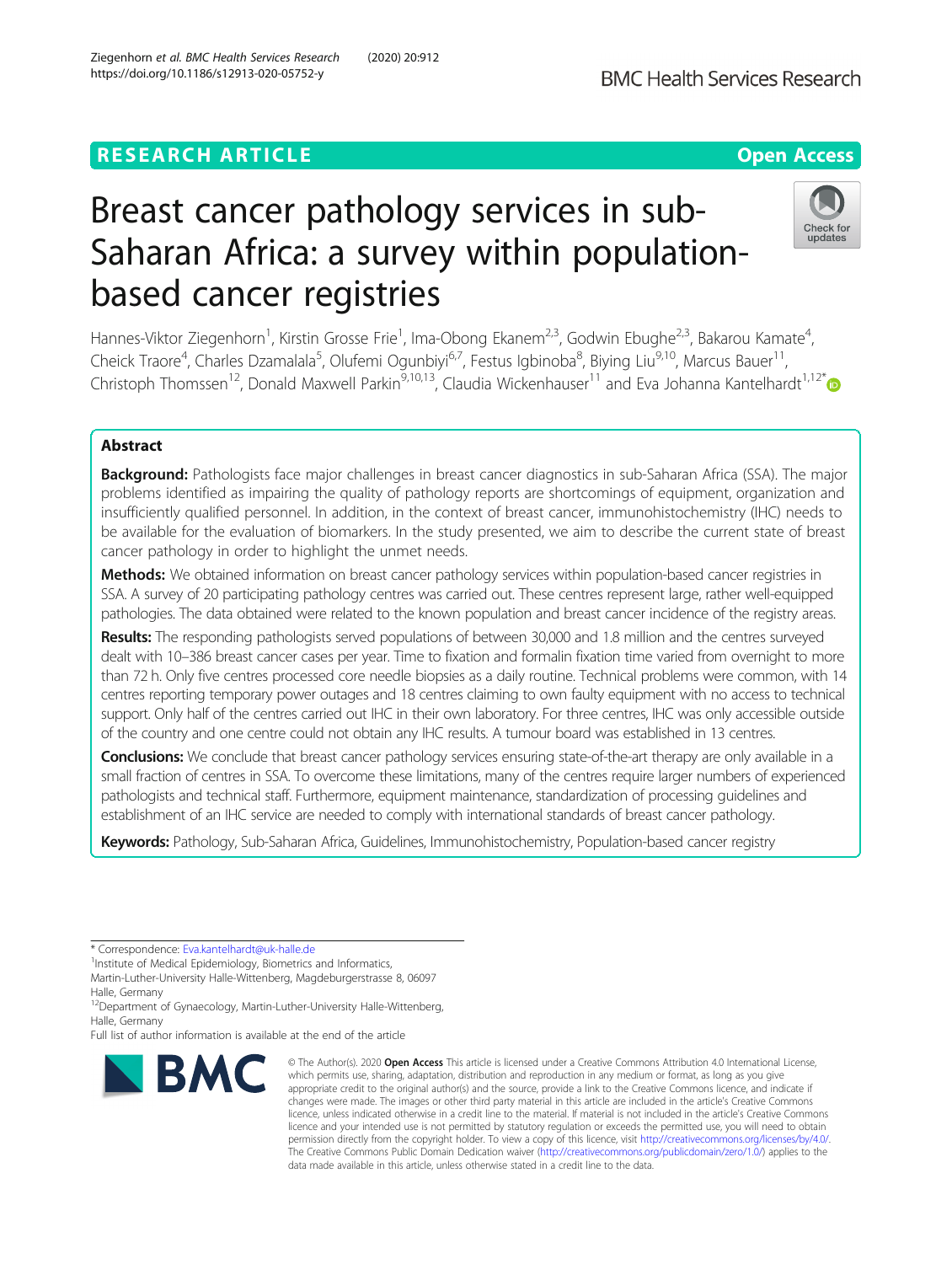#### Background

Cancer is a growing burden in sub-Saharan Africa (SSA) due to an increasing life expectancy and growing prevalence of risk factors. Breast cancer is the most commonly diagnosed cancer entity and the second most frequent cause of cancer mortality in the region [\[1\]](#page-7-0). Compared to highincome countries, overall survival is much shorter due to higher proportions of late-stage disease  $[2-4]$  $[2-4]$  $[2-4]$  $[2-4]$  and limited diagnostic and therapy options. While several studies have highlighted the need for early detection of breast cancer and downstaging to improve survival [\[5](#page-8-0), [6](#page-8-0)], only a few studies have investigated the current capabilities of diagnostic and treatment services to provide a continuum of care. A recent study from Burkina Faso estimated a current annual unmet need of diagnostic services for 184,562 women with breast-related symptoms and pointed to the insufficient availability and quality of diagnostic services in SSA [\[7](#page-8-0)].

Several studies mention the need for an improved pathology service. A recent Lancet series highlighted the state of pathology and laboratory medicine in low-income countries [[8](#page-8-0)–[10\]](#page-8-0). Accessible, reliable, high quality and cost-effective pathology takes centre stage in triaging women with breastrelated symptoms in order to provide optimal and timely treatment. Depending on the pathology tier, laboratories should provide adequate equipment, skilled manpower and infrastructure for communication, documentation and storage to ensure that the capabilities for fine-needle aspiration cytology (FNAC), tissue biopsies/surgical excisions and tissue preparation, processing, haematoxylin-and-eosin staining and interpretation are guaranteed for each patient. The provision of an affordable immunohistochemistry (IHC) technique, eventually with the assistance of partner laboratories, should be part of the package [\[11\]](#page-8-0). Pathology procedures in low- and middle-income countries should follow guidelines and quality assurance procedures [[12\]](#page-8-0). Therefore we performed this survey to assess the current status of essential components of the pre-analytic-, analytic-phase (e.g. timely specimen handling, cool chain, availability of buffered formalin, paraffin wax, freezer storage for antibodies and continuous supply of consumables and reagents) and post-analytic-phase (e.g. pathology reporting, storage of reports and formalin-fixed paraffin embeddedblocks). Benchmarks relevant to breast cancer pathology, which would be desirable for centres included in this study are given in Table [2](#page-5-0).

Previous surveys have already highlighted huge challenges and unmet needs for the pathology services in SSA [\[13](#page-8-0)]. The majority of laboratories in SSA fall far short from accreditation standards like the ISO 15189, the Clinical-Laboratory standards of the International Society for Standardization [\[14\]](#page-8-0). Therefore the WHO-Africa regional office (WHO-AFRO) established the Stepwise Laboratory Quality Improvement Process Towards Accreditation (SLIP TA) [[15](#page-8-0)]. In a study from Kampala (Uganda) only 5 % of the laboratories even reached the first step in this five-step process to international accreditation [\[16](#page-8-0)]. In 2014 out of 49 countries in SSA, 37 had no laboratory accredited to international quality standards [[17](#page-8-0)]. Absence or low density of pathologists, inadequate equipment and power supply in laboratories and unaffordability of services for patients were reported for most countries of SSA. According to a 2013 study, there were 755 pathologists working in SSA, more than half of them only in Nigeria and South Africa [[18](#page-8-0)]. The pre-analytical phase is also fundamental for a quality breast cancer diagnostic; shortcomings can easily lead to tissue degeneration and poor quality formalin-fixed paraffin-embedded (FFPE) blocks and slides. In SSA, long ischaemic times (time between surgical extraction and formalin fixation), uncontrolled high-temperature exposure, inadequate long or short fixation times and the use of unbuffered formalin could have a major influence on the IHC quality. Reliable IHC results are essential to make therapy decisions based on hormone receptor status [\[19\]](#page-8-0). For patients with estrogen receptor positive tumors, Tamoxifen has a high impact on survival [\[20\]](#page-8-0).

While a rough nationwide survey of general pathology services gives an initial overview of the current situation in SSA [[18](#page-8-0)], detailed information from individual pathology centres on the capabilities, procedures and barriers to providing quality services for breast cancer diagnosis is needed to further describe the current situation of pathological breast cancer management in SSA. The aim of this study was to describe the staff, workflow, equipment and services available at selected pathology centres within the geographical area of population-based cancer registries (PBCRs) in SSA. The results were interpreted in relation to the defined population and incidence of breast cancer in the cancer registry area. We aimed to identify detailed problems and deficiencies, especially in the establishment and provision of IHC services, as an essential prerequisite for improvements towards high quality breast cancer care, including personalized endocrine treatment.

#### Methods

A short description of the study and a questionnaire was sent to all members (24) of the African Cancer Registry Network (AFCRN) in December 2016 by email. The replies were collected both in person and via email. Breast cancer incidences for 2015 were available from GLOBO-CAN [[1\]](#page-7-0). Data from the underlying population were provided by the respondents from their respective National statistical authorities for 2015. Those are projections from the most recent census. If available, data was collected for 2015. If not available, the most recent population data before 2015 was used and for the breast cancer incidence an average case number was calculated from years before. The questionnaire was developed in collaboration with the African Cancer Registry Network and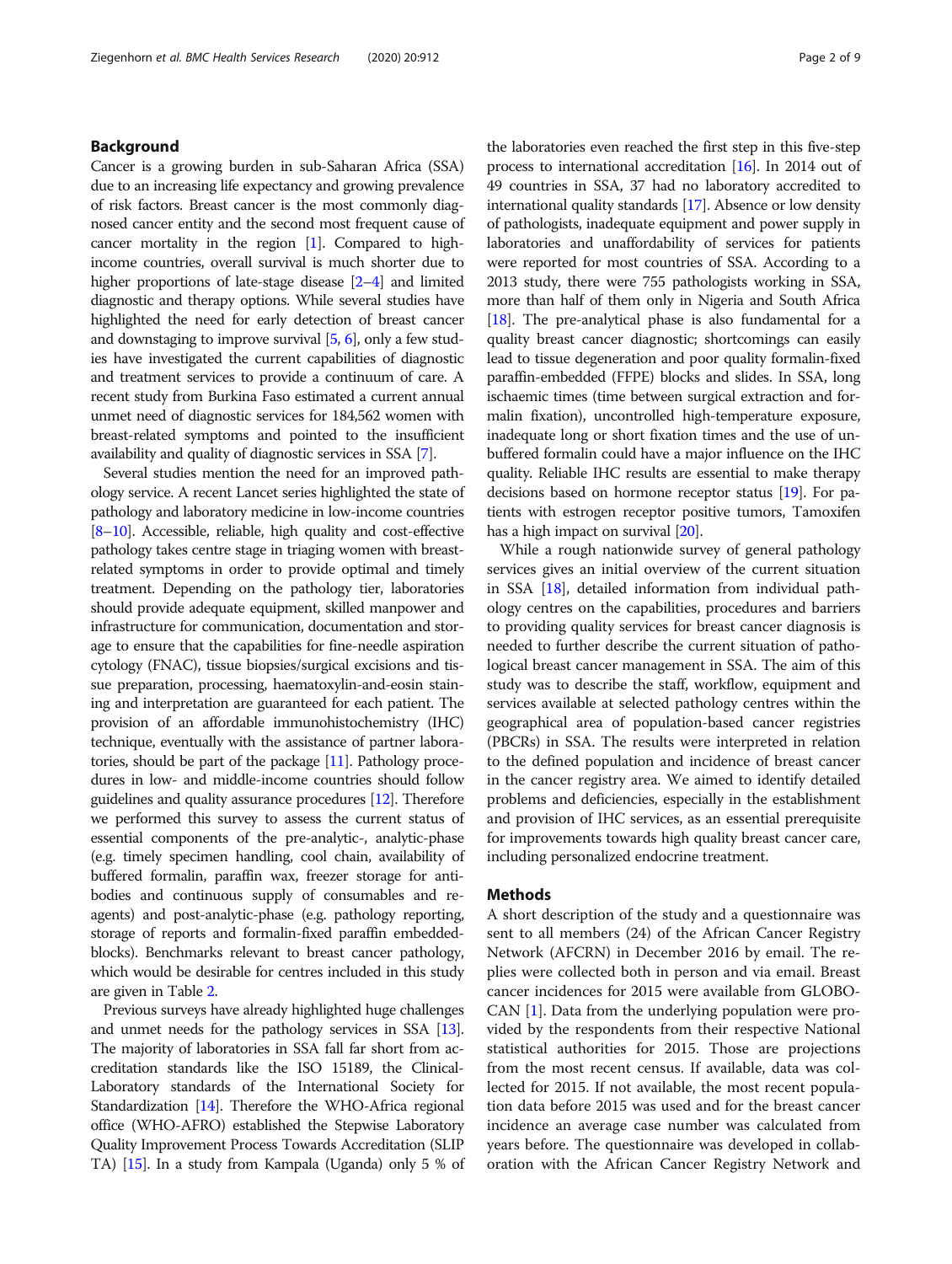The questionnaire enquired about secondary data from health facilities: procedures within the responding pathology centre and also general information about services within the population-based cancer registry area. The questions about procedures were framed as usual practice. The questions covered the following sections: procedures of the pre-analytical phase (e.g. time to fixation, transportation conditions, fixation time, formalin quality, paraffin quality); diagnostic and technical capabilities (refrigerator, 4–8 °C; freezer, below 0 °C); availability of IHC; documentation and storage. The data was processed and descriptive statistics were calculated with IBM SPSS Statistics for Windows, Version 25.0.

To illustrate the procedures between specimen removal and pathological analysis, only the longest transportation time and the most unfavourable transportation condition were included in cases of multiple answers. The multiple centers in Nigeria and Uganda each operated independently.

The African Cancer Registry Network is a project of the Cancer Registry Programme of the International Network for Cancer Treatment and Research (INCTR). It was inaugurated in 2012 and has currently 35 members out of 25 countries from SSA. As partner of the International Agency for Research on Cancer (IARC) within the framework of its Global Initiative for Cancer Registry Development in Low- and Middle-Income Countries, it provides technical and scientific support to countries, delivers training in population-based cancer registration and coordinates international research projects. The network provides data for GLOBOCAN [[1,](#page-7-0) [21](#page-8-0)].

#### Results

From 24 invited cancer registries, 20 registries from 17 different countries participated in the survey. There were no major differences between the responding and nonresponding registries concerning region, per-capita income and size of the registries. There are registries from low income countries as well as from high income countries (Seychelles, Mauritius) included in this study. All respondents were pathologists, apart from two clinicians and one cancer registrar, they were all head of the department or the registry. In Table [1](#page-3-0), general information about the participating pathology centres and the related population-based cancer registry areas is described. Annual breast cancer incidence within the cancer registries ranged between 35 and 500, processed by 1–15 pathologists in the different registry areas. The population per pathologist ranged from 30,000 (Seychelles) to 1,830,000 (Republic of the Congo). On average we found a population of 392,000 per pathologist. The pathology centres handled between 10 (Mozambique) and 386 (Mauritius) cases. Lack of IHC for the breast cancer specimen was a common problem. The annual unmet need of IHC tests totalled 1416 for pathology centres with no IHC in their own laboratory and 887 for centres with no IHC laboratory in their whole area. A number of 3365 breast cancer patients had access to IHC within their registry area. We found that centres with IHC available served between 35

week). Time between specimen removal and arrival at the pathology facility and the condition of transport are described in Fig. [1.](#page-4-0) Only one respondent described mastectomy specimens being sliced by a surgeon before formalin fixation. Buffered formalin was used in 50% (10) of the centres and unbuffered in the rest. All centres used 10% concentrated formalin. Dehydration and paraffin penetration were performed in 12 centres automatically but only partially or manually in the others. Tissues were incubated overnight in six (30%) centres, for about 48 h in five (25%) centres and for more than 48 h in eight (40%) centres; the standard incubation time is 48 h. When adding transportation time for the latter, six (30%) of the centres had tissue in formalin for longer than 72 h. Formalin-fixed paraffin-embedded blocks were prepared with pure paraffin in 14 (74%) centres, with paraffin and additives in three (16%) and with candle wax in two (11%).

and 500 BC cases per year. We assumed that availability of one or more centres performing IHC is sufficient for all cases from the registry (amounting to 0,7–9,4 per

All centres processed fine-needle aspirations and surgical biopsies. In 16 (80%) centres, core needle biopsies were performed. Fine-needle aspiration was the most common diagnostic practice, with 10 (50%) of all centres performing it at least once a day; core needle biopsy was only performed in five centres on a daily basis.

The different cooling (for IHC antibodies), storing, documentation and IHC capabilities are presented in Fig. [2](#page-4-0). Eighteen centres (90%) store their formalin-fixed paraffin-embedded blocks for 5 or more years and one centre for only 1 year. Only three centres (15%) had air conditioner in the block storage room. The following difficulties were reported: in 14 (70%) centres there were periods without electricity; in 18 (90%) centres there was faulty equipment, such as processing machines, microtomes or microscopes, with no technical support available; and in all centres with IHC there were delays in the supply of antibodies and reagents during the last 2 years. In 14 (70%) of the centres with IHC the delay in supply of consumables was more than 1 month, extending to more than 1 year in some.

In the 10 centres where IHC was provided within their own laboratory, oestrogen and progesterone receptor analysis was available. Eight of these centres also provided HER2 (human epidermal growth factor receptor 2)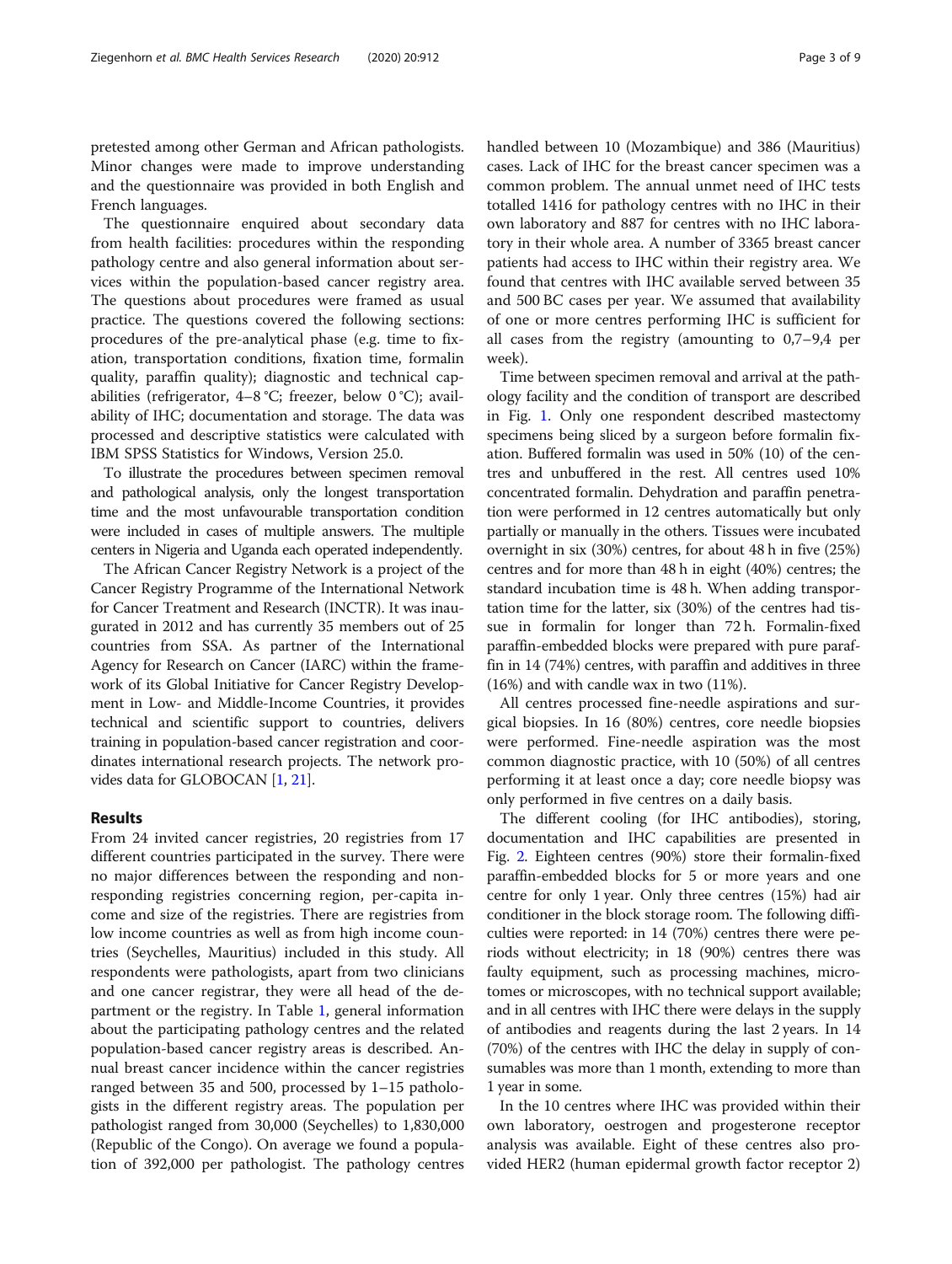<span id="page-3-0"></span>

|                    | Table 1 General information about pathology centres                                                                                                                                                                                                                                                                                                                                                                                                                                                                                     |                         |                 |                                |              |                               |                          |               |               |                       |                              |               |
|--------------------|-----------------------------------------------------------------------------------------------------------------------------------------------------------------------------------------------------------------------------------------------------------------------------------------------------------------------------------------------------------------------------------------------------------------------------------------------------------------------------------------------------------------------------------------|-------------------------|-----------------|--------------------------------|--------------|-------------------------------|--------------------------|---------------|---------------|-----------------------|------------------------------|---------------|
| Country            | Cancer registry<br>location                                                                                                                                                                                                                                                                                                                                                                                                                                                                                                             | Population <sup>1</sup> | BC cases        | Pathology<br><b>Facilities</b> | Pathologists | Population per<br>pathologist | Laboratories<br>with IHC | Oncologist    | Radiotherapy  | BC Cases <sup>3</sup> | <b>Breast tumor</b><br>board | ¥             |
|                    |                                                                                                                                                                                                                                                                                                                                                                                                                                                                                                                                         | In the cancer registry  | area            |                                |              |                               |                          |               |               |                       | In the pathology centre      |               |
| Benin              | Cotonou                                                                                                                                                                                                                                                                                                                                                                                                                                                                                                                                 | 679.000 <sup>e</sup>    | 75 <sup>2</sup> | 5                              | 4            | 170.000                       |                          | Yes           | $\geq$        | S                     | Yes                          | Yes           |
| Ethiopia           | Addis Ababa                                                                                                                                                                                                                                                                                                                                                                                                                                                                                                                             | 3.050.000 <sup>d</sup>  | 450             | $\infty$                       | Ν            | 113.000                       |                          | Yes           | Yes           | 225                   | Yes                          | Yes           |
| Ghana              | Kumasi                                                                                                                                                                                                                                                                                                                                                                                                                                                                                                                                  | 2.173.000 <sup>c</sup>  | 59 <sup>2</sup> | ⊾                              | Ľ            | 435.000                       |                          | Yes           | Yes           | $\overline{4}$        | Yes                          | Yes           |
| Guinea             | Conakry                                                                                                                                                                                                                                                                                                                                                                                                                                                                                                                                 | 1.668.000               | 45 <sup>2</sup> |                                | $\sim$       | 556.000                       |                          | Yes           | $\frac{1}{2}$ | $\overline{\circ}$    | Yes                          | $\frac{1}{2}$ |
| <b>Ivory Coast</b> | Abidjan                                                                                                                                                                                                                                                                                                                                                                                                                                                                                                                                 | 4.707.000               | 500             |                                |              | 392.000                       |                          | Yes           | $\geq$        | 300                   | Yes                          | $\frac{1}{2}$ |
| Kenya              | Eldoret                                                                                                                                                                                                                                                                                                                                                                                                                                                                                                                                 | 894.000 <sup>b</sup>    | 88              |                                | S            | 179.000                       |                          | Yes           | $\geq$        | 75                    | $\frac{1}{2}$                | Yes           |
| Malawi             | Blantyre                                                                                                                                                                                                                                                                                                                                                                                                                                                                                                                                | 952.0009                | $\frac{1}{4}$   |                                |              | 317.000                       |                          | Yes           | $\geq$        | $\overline{37}$       | $\frac{1}{2}$                | $\geq$        |
| Ñ                  | Bamako                                                                                                                                                                                                                                                                                                                                                                                                                                                                                                                                  | 1.810.000 <sup>b</sup>  | 200             |                                | $\sqrt{2}$   | 362.000                       |                          | Yes           | Yes           | $\overline{5}$        | Yes                          | $\geq$        |
| Mauritius          | Mauritius                                                                                                                                                                                                                                                                                                                                                                                                                                                                                                                               | 1.263.0009              | 483             |                                |              | 115.000                       |                          | Yes           | Yes           | 386                   | Yes                          | Yes           |
| Mozambique         | Beira                                                                                                                                                                                                                                                                                                                                                                                                                                                                                                                                   | 458.000 <sup>e</sup>    | 16 <sup>2</sup> |                                |              | 153.000                       |                          | $\frac{1}{2}$ | $\geq$        | $\subseteq$           | $\frac{1}{2}$                | $\frac{1}{2}$ |
| Nigeria            | Ibadan                                                                                                                                                                                                                                                                                                                                                                                                                                                                                                                                  | 2.549.000 <sup>a</sup>  | 366             |                                |              | 364.000                       |                          | Yes           | Yes           | 293                   | Yes                          | $\frac{1}{2}$ |
| Nigeria            | Abuja                                                                                                                                                                                                                                                                                                                                                                                                                                                                                                                                   | 2.442.0009              | 220             |                                | റ്റ          | 271.000                       |                          | Yes           | Yes           | $\subseteq$           | Yes                          | Yes           |
| Nigeria            | Calabar                                                                                                                                                                                                                                                                                                                                                                                                                                                                                                                                 | 2.893.0009              | 154             |                                | ١C           | 482.000                       |                          | Yes           | $\geq$        | 154                   | Yes                          | $\geq$        |
| Republic Congo     | Brazzaville                                                                                                                                                                                                                                                                                                                                                                                                                                                                                                                             | 1.830.000               | 234             |                                |              | 1.830.000                     |                          | Yes           | $\frac{1}{2}$ | 234                   | Yes                          | Yes           |
| Seychelles         | Seychelles                                                                                                                                                                                                                                                                                                                                                                                                                                                                                                                              | $90.000^e$              | 35              |                                |              | 30.000                        |                          | Yes           | $\geq$        | 33                    | $\frac{1}{2}$                | Yes           |
| Sierra Leone       | Free Town                                                                                                                                                                                                                                                                                                                                                                                                                                                                                                                               | 1.056.0009              | $\Theta$        |                                |              | 1.056.000                     |                          | $\frac{1}{2}$ | $\geq$        | $\overline{6}$        | $\frac{1}{2}$                | $\geq$        |
| Swaziland          | Swaziland                                                                                                                                                                                                                                                                                                                                                                                                                                                                                                                               | 1.104.0009              | 93              |                                |              | 552.000                       | C                        | Yes           | $\geq$        | 93                    | Yes                          | $\geq$        |
| Uganda             | Gulu                                                                                                                                                                                                                                                                                                                                                                                                                                                                                                                                    | 762.000 <sup>f</sup>    | $124^{2}$       |                                |              | 000.161                       |                          | Yes           | $\frac{1}{2}$ | 112                   | $\frac{1}{2}$                | $\geq$        |
| Uganda             | Kampala                                                                                                                                                                                                                                                                                                                                                                                                                                                                                                                                 | 2.376.000               | 84              | $\infty$                       | 5            | 158.000                       |                          | Yes           | Yes           | $\overline{4}$        | Yes                          | Yes           |
| Zimbabwe           | Harare                                                                                                                                                                                                                                                                                                                                                                                                                                                                                                                                  | 1.469.000 <sup>d</sup>  | 493             | $\sqrt{ }$                     | $\circ$      | 163.000                       | $\sim$                   | Yes           | Yes           | 296                   | Yes                          | Yes           |
|                    | <sup>2</sup> Case number for 2015 was not available, as a substitute, the average number of cases in other years was calculated:<br>Benin (2013–2015), Ghana (2012), Guinea (2001–2010), Mozambique (2019–2013), Uganda (2008–2012)<br>Number was calculated from the estimated proportion of the total number in the cancer registry area<br>Most recent population (2006, <sup>b</sup> 2009, <sup>c</sup> 2010, <sup>d</sup> 2012, <sup>e</sup> 2013, <sup>f</sup> 2014,<br>Abbreviations: BC Breast Cancer, IHC Immunohistochemistry |                         |                 | 92015), nearest 1000           |              |                               |                          |               |               |                       |                              |               |
|                    |                                                                                                                                                                                                                                                                                                                                                                                                                                                                                                                                         |                         |                 |                                |              |                               |                          |               |               |                       |                              |               |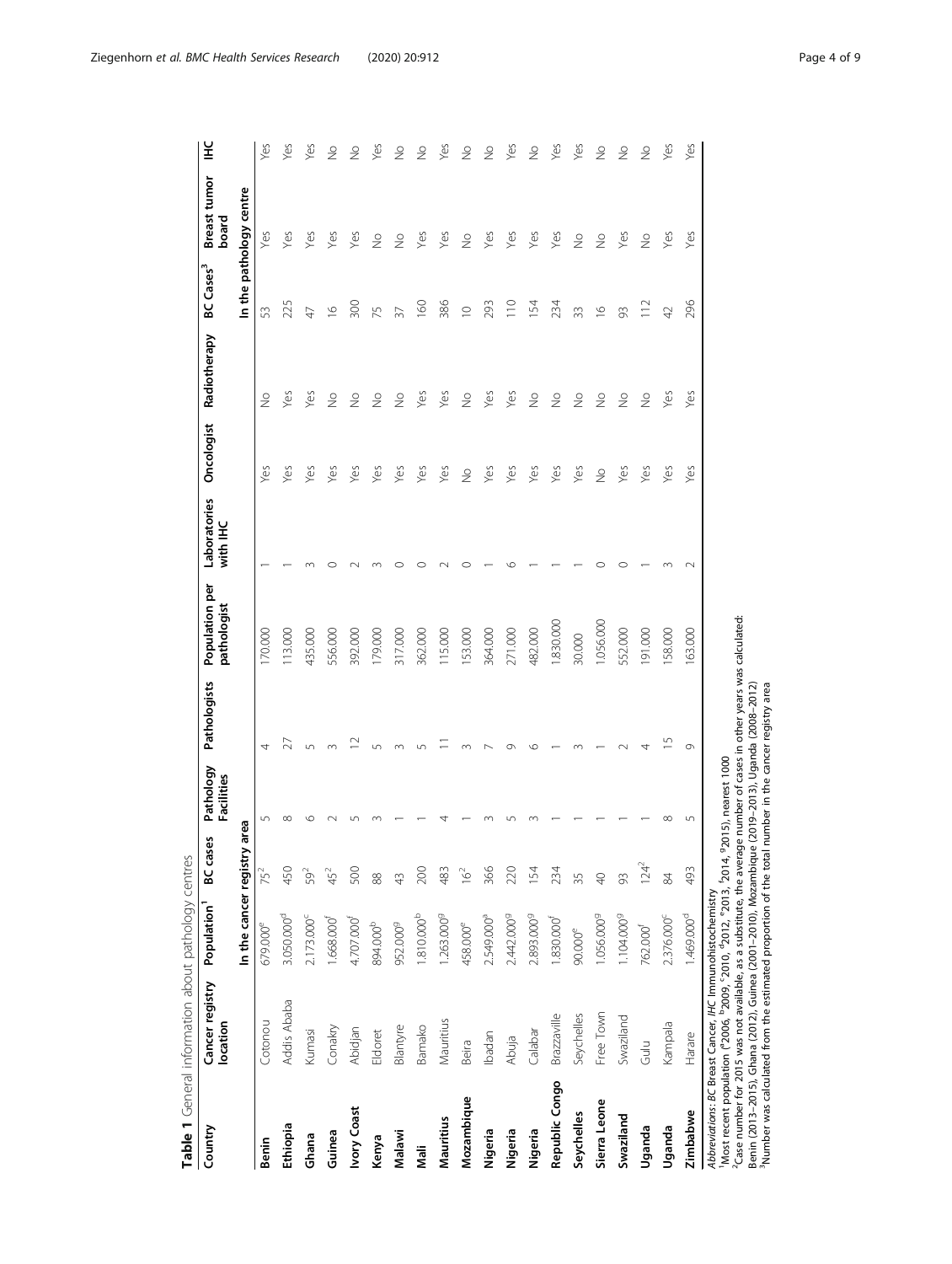<span id="page-4-0"></span>

analysis and five provided Ki67 analysis. For three (15%) centres IHC was only performed outside the country and in one (5%) it was not possible to obtain any IHC results. However, in 10 (50%) of the centres without IHC, technicians trained in IHC procedures were available. The out-of-pocket payment to obtain IHC analysis varied between 0 and 200 US dollars. Eleven centres reported that they sent specimens abroad for IHC, to India, France, South Africa and other countries. The

price per case for transporting samples to another laboratory abroad varied between 10 and 300 US dollars.

For 16 (80%) of the 20 centres there was an oncologist available in the same hospital, in another two centres the oncologist was located in the same or another city and for the remaining two centres there was no oncologist available. Radiotherapy was accessible for patients in eight (40%) of the centres but for twelve (60%) it was not. A breast cancer tumour board regularly took place in 13 (65%) of the centres.

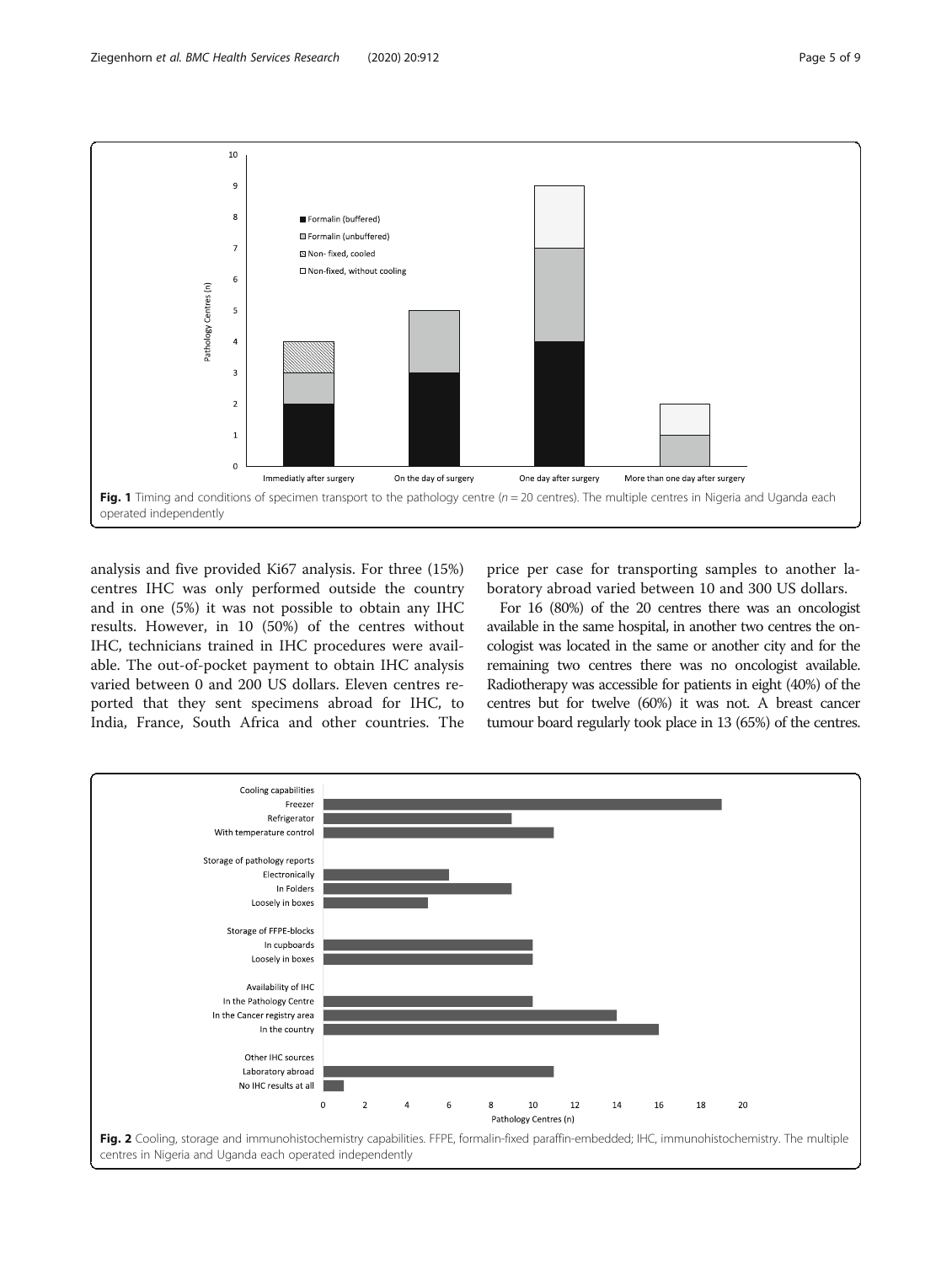#### <span id="page-5-0"></span>**Discussion**

A stable, comprehensive, guideline-oriented and financially accessible pathology service should be the basis for high quality diagnosis and treatment of breast cancer in SSA. There are National Cancer Control Network (NCCN) guidelines available, harmonized for SSA, and standardized pathology protocols from the College of American Pathologists [\[19](#page-8-0)]. A four-tier-based system has been recommended for low-income countries [\[11\]](#page-8-0): laboratories covering regional care or national pathological care are considered as tier 3 or tier 4, respectively. Pathology services at the different tiers should complement each other in their areas of responsibility, whereas tier 3 and tier 4 laboratories are equipped with more specialized staff, have better equipment and provide more complex tests. Based on this tier model, the pathology laboratories included in this study should provide at least tier 3 or tier 4 compliant services, based on their size, location and patient case numbers. Therefore they represent a group centres in large cities, probably best-equipped in their countries where the rest of SSA is probably even less equipped. However, the results of our study indicate that the majority of these laboratories were unable to provide those minimum services required due to shortcomings in staff, equipment and diagnostic options and would rather be classified as tier 2 (Please see Table 2).

Optimized, standardized handling of breast cancer tissue before processing is essential to acquire reliable results for later diagnostics, especially IHC. We found significantly prolonged times and exposure to high temperatures during transport between the operation room and the pathology laboratory, which may lead to tissue and protein degradation for large, non-sliced samples. This should be avoided, especially when use of IHC is planned. To ensure reliable IHC results, standard procedures should be established in each centre to meet both minimum and maximum tissue fixation times because periods of several days, depending on the IHC procedure, may inevitably limit the reliability of the results [\[22\]](#page-8-0). The use of un-buffered formalin is also problematic. In the case of larger mastectomies, slicing should be carried out by the surgeon in order to ensure sufficient fixation at a penetration rate of 1 mm/h of formalin, but 95% of respondents did not practice this in their centre. Alternative substances, such as candle wax, or additions to the paraffin limit the quality of the formalin-fixed paraffinembedded blocks and make further processing difficult.

Fine-needle aspiration cytology is the most commonly used invasive diagnostic procedure among the centres surveyed and was performed on a daily basis. The process is cost effective and requires minimal equipment. Although 80% of centres reported the use of core needle biopsy, only 25% mentioned performance on a daily basis. In another study, 85% of surveyed centres in SSA reported breast cancer diagnosis by core needle biopsy [\[23](#page-8-0)]. The optimal invasive diagnostic method might differ between the different settings. The sensitivity of fine-needle aspiration cytology is limited and thus core needle biopsy would improve diagnosis. The problem is that core needles are still rather costly in this setting. Even the use of core needle biopsy in the pathology department might be problematic due to the lack of ultrasound guidance and therefore, integration into surgical or clinical management could be attempted. However, to establish IHC, routine core needle biopsy is desirable compared with fine needle aspiration [[24\]](#page-8-0).

As a further prerequisite for the establishment of IHC, cold storage of antibodies required for the test must be

Table 2 Requirements for breast cancer pathologies depending on the tier according to Sayed S. et al. [[9\]](#page-8-0), and Fleming KA et al. [\[11\]](#page-8-0)

|                                     | Tier $21$                                                                                                      | Tier 3/ Tier 4 (Includes Tier 2 Capabilities) $^{2,3}$                            |
|-------------------------------------|----------------------------------------------------------------------------------------------------------------|-----------------------------------------------------------------------------------|
| <b>Population served</b>            | 50.000-200.000                                                                                                 | 3-6 million                                                                       |
| <b>Staff</b>                        | general pathologist, 6 laboratory technicians and<br>pathology assistants                                      | 4 pathologists, 2 clinical scientists, 20 technicians<br>and pathology assistants |
| <b>Communication infrastructure</b> | Paper, electronic, or (preferred) laboratory information<br>system                                             | Electronic or laboratory information system                                       |
| <b>Diagnostic</b>                   | Anatomic pathology: FNAC, tissue biopsies, and surgical<br>excisions-processing, H&E stain, and interpretation | Anatomic pathology: special stains, including<br>immunohistochemistry             |
| <b>Public health</b>                | Report to other registries                                                                                     | Hospital-based registry/ population-based registry                                |
| <b>Accreditation</b>                | Progressing towards accreditation, such as SLIPTA                                                              | National or international accreditation, such as ISO<br>15189 or other            |
| Equipment                           | FNAC and biopsy fixation, microscope, tissue processor,<br>microtome for anatomic pathology, refrigerator      | Automated tissue processor,<br>immunohistochemistry station, freezer              |

 $\frac{1}{1}$  Tier 2: Laboratories in district hospitals that receive specimens from their own patients and receive referrals from tier 1 facilities

<sup>2</sup> Tier 3: Laboratories in regional or provincial hospitals that receive specimens from their own patients and receive referrals from tier 1 and 2 facilities <sup>3</sup> Tier 3: Laboratories in national or teaching hospitals tha

Abbreviations: FNAC Fine-needle aspiration cytology, H&E Hematoxylin and Eosin, ER Estrogen, PR Progesterone, SLIPTA Stepwise Laboratory Quality Improvement Process Towards Accreditation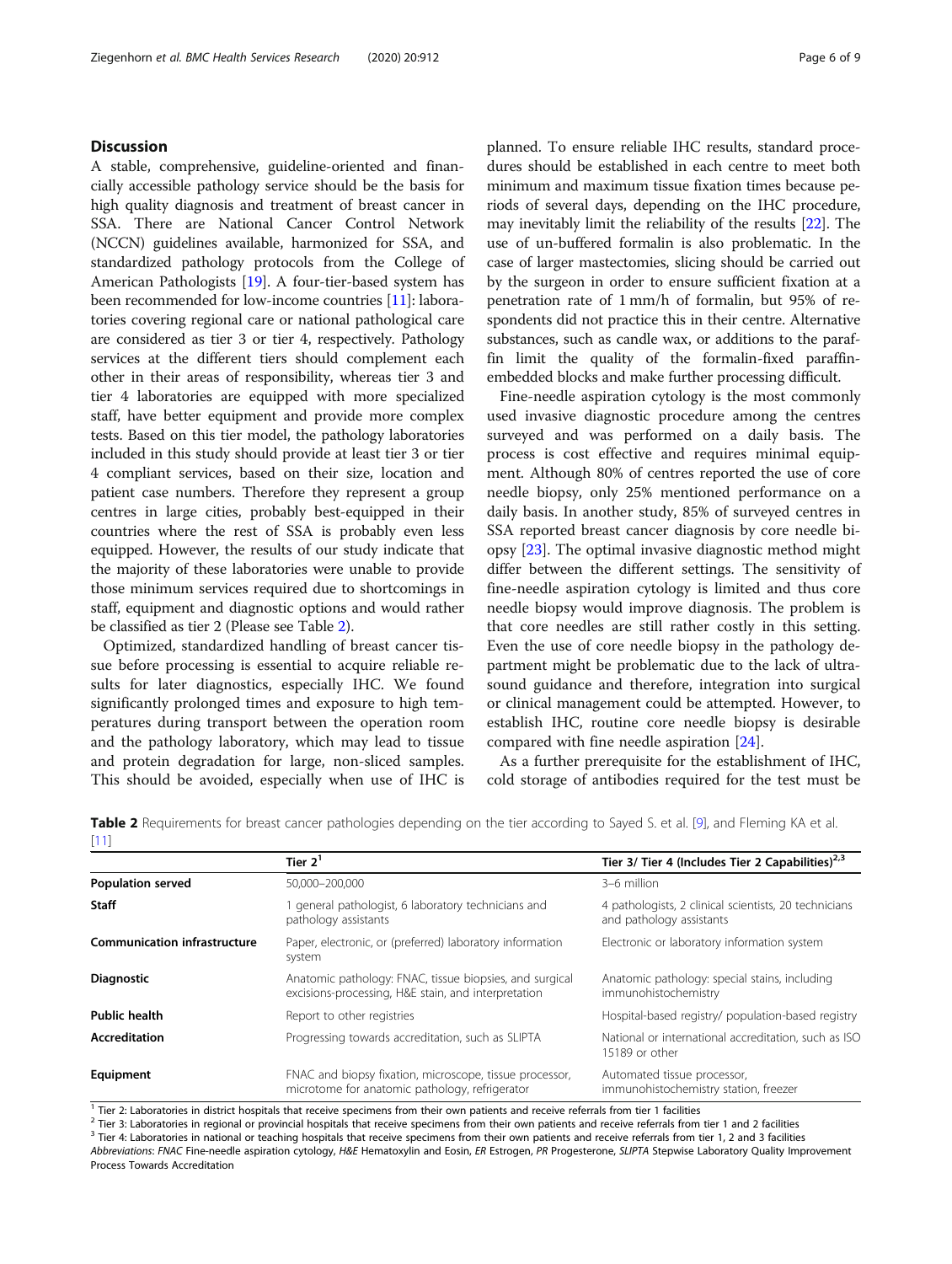available. This requires constant temperature control with the appropriate technology. Regular power outages for the individual centres are a big challenge for SSA, requiring a separate power source even though this is associated with high costs. A well-known problem is the lack of technical support for centres in the region. This is one of the critical issues when it comes to maintenance of pathology services in the long term. The lack of repair options leads to unexpected failures and enormous costs for the individual centres. A greater willingness of the companies responsible for providing the appropriate support is desirable.

Well-structured reporting and archiving is important for both clinical work and later studies. Unfortunately, good standards in this field are not common. This may lead to less reliable results and possibly the wrong scientific conclusions. In clinical retrospective studies in the region, in some cases only around 50% of the patient records or formalin-fixed paraffin-embedded blocks were found and classified [[25,](#page-8-0) [26](#page-8-0)] due to storage of reports and blocks loose in boxes. In our study 5 centres stored their pathology reports and half of the centres their formalin-fixed paraffin embedded-blocks loosely in boxes. Six of the responding centres documented their pathology reports electronically. Although electronic data collection is desirable, it is not necessarily the ideal solution. With simple options such as structured cabinets or folders much could be achieved.

A broad review and meta-analysis of hormone receptor status in SSA (April 2014) found only 26 studies reporting oestrogen receptor status in patients from SSA [\[27](#page-8-0)]. Since then, other publications have reported scientific collaborations with IHC done abroad or temporary successful technology transfer of IHC testing in pathology centres of SSA. Most studies aim to reveal insight into tumour biology in Africa. There are reports from Ghana [[28](#page-8-0), [29](#page-8-0)], the Republic of Congo [\[30](#page-8-0)], Kenya [\[31](#page-8-0)], Tanzania [[32](#page-8-0), [33\]](#page-8-0) and Ethiopia [\[34\]](#page-8-0). Some efforts were also made to publish results from established IHC services locally, with experiences reported from the Ivory Coast [\[35\]](#page-8-0), Nigeria [[36](#page-8-0)], Uganda [\[25](#page-8-0)], Angola [[37](#page-8-0)], Ethiopia [\[38\]](#page-8-0) and others. Notably, we did not find any publications reporting on the actual challenges, difficulties and pitfalls when trying to establish IHC in pathology centres of SSA.

Vanderpuye and colleagues [\[23\]](#page-8-0) surveyed 19 centres in 14 countries breast cancer management. The results showed that 42% of all centres offered IHC in their laboratory, 37% within the country and 21% outside the country. All centres reported a bottleneck in obtaining the required reagents and antibodies. It is notable in our study that 55% of all centres received IHC results from abroad; this indicates that in patients financially able to afford it, the diagnostic services take place abroad. This management is not sustainable, may lead to dependencies and hinders the development of pathological services. It also leads to high costs that are affordable for only a small proportion of patients, as the cost of IHC was reported to be more than twice the monthly gross national income per capita in some countries [\[39\]](#page-8-0).

This study provides a detailed picture of pathology services in SSA compared with earlier studies, due to its linkage with population-based cancer registries. For example, in our study we found a total of 19 pathologists working within the two urban cancer registries in Uganda (Kampala and Gulu). The population in these areas is about 2.8 million people, resulting in one pathologist per 148,000 population. This is a low coverage compared to European countries where inhabitants per one pathologist varies between 14,309 (Island) and 63,028 (Poland) and is on average 32,018 [[40](#page-8-0)]. According to data from a 2016 study, there are 24 pathologists working in the whole of Uganda. This means with 19 pathologists are working in the populationbased cancer registry areas included in our study, only five pathologists remain for the rest of the country with 32 million inhabitants, resulting in only one pathologist per 6.4 million in the rural population [\[18\]](#page-8-0). On average, in our urban population-based cancer registry areas, we found a population of 392,000 per pathologist. Previous studies for the whole of Africa found an average population of more than 1 million per pathologist  $[13]$  $[13]$ . The relatively good average ratio can be explained by the choice of the larger surveyed centres. This reveals the huge disparity in pathology service within Africa, with considerable coverage in urban areas but a very high unmet need in rural areas.

Breast cancer diagnostic caseloads of between 16 and 386 per year suggest further centralization of the service in some locations to maintain a high quality (the recommended caseload is 150 per year). An annual need for IHC between 35 and 500 cases seems achievable by single-slide staining of those with lower caseloads and using automated staining machines for higher caseloads. Notably, the logistics to optimize the use of antibodies, usually sold in batches for 50 or more, becomes difficult when caseloads are low.

The results of this study are still likely to overestimate the pathology services in SSA for the majority of patients as the pathology centres within the population-based cancer registries are virtually all in urban areas (except for the national cancer registries in Mauritius, the Seychelles and Swaziland) and within large cities (except Beira in Mozambique, which has a population of less than 500, 000). Thus, we expect a far lower coverage in most rural areas of the countries. The service to the rural population through urban centres is difficult to assess on a true population-based level. Although large urban centres should be accessible nationwide for patients, this is often too difficult for many patients due to a lack of infrastructure and high travel costs  $[41]$ . However, the number of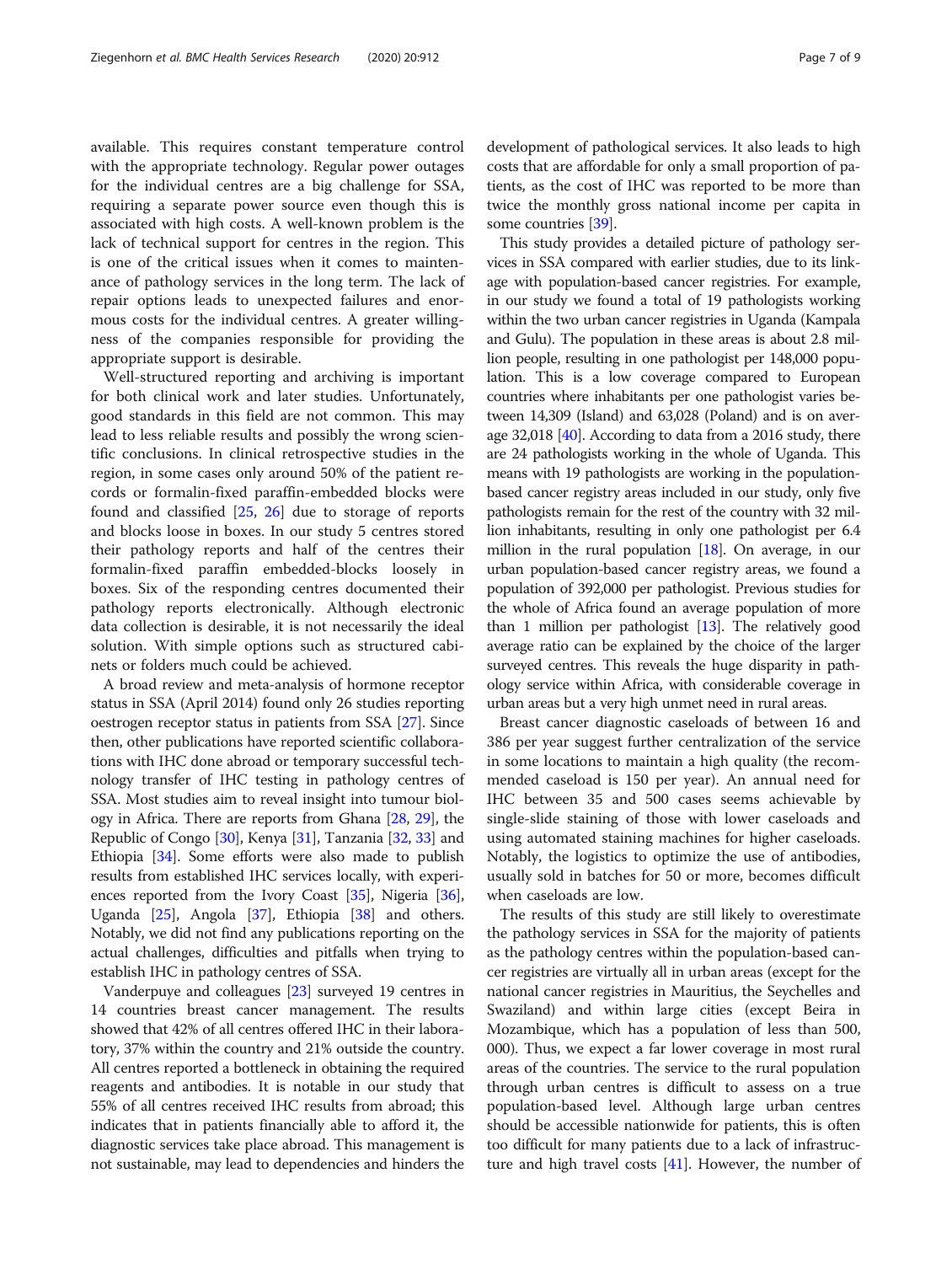<span id="page-7-0"></span>patients receiving care from these large urban centres is higher than estimated from the catchment areas of the registries: a study from the only oncology centre in Ethiopia at Addis Ababa found that around half the patients served were from out of the city [[42](#page-8-0)].

Another limitation of this study is the small number of centres surveyed. Only pathology centres with an affiliated population-based cancer registry were contacted, which led to the inclusion of rather large and only governmental facilities. The situation of equally important private as well as primary care served by smaller laboratories could not be determined due to the study design. However, the shortfall in public care providers already points towards drastic restriction of the service for cancer patients. The time between taking the specimen and reporting the result plays a key role in medical decisionmaking and would have required a prospective survey, therefore this was not assessed here.

#### Conclusions

This study shows that pathology services in SSA are facing unique challenges that need to be addressed urgently in order to improve breast cancer diagnosis and care in the region. The current number of trained staff cannot possibly meet the need of a growing population demanding service. Since breast cancer is the most commonly diagnosed cancer and the second most frequent cause of cancer mortality in SSA, the National Cancer Control Network released guidelines to standardize breast cancer care and early detection of malignancy. According to the guidelines pathology service with reliable diagnostic service is essential. Adequate numbers of trained staff could be accomplished by upscaling local postgraduate training of pathologists and technicians. To provide the highly effective systemic endocrine treatment with tamoxifen as a low-cost, well-tolerated and cheap medication for adjuvant and also palliative purposes, hormone receptor testing is required [[19](#page-8-0)]. Reliably establishing IHC or an alternative method to determine receptor status is obviously a challenge. Pre-analytical and analytical procedures (e.g. timely specimen handling, cool chain, availability of buffered formalin, paraffin wax, freezer storage for antibodies and continuous supply of consumables and reagents) need to be in place and affordable. Furthermore, consumables and antibodies should be made available at low cost for centres with lower caseloads that do not offer the service. Finally, population-based cancer registries that include patient, pathology, therapy and outcome data can provide evidence of improving care and survival over time. Further efforts should be made to gain insight into the current state of rural as well as private pathology services in the region not covered by this study. Important aspects would be the affordability and accessibility of basic pathological care at population level. It would also be helpful to

provide reports of successful implementation of IHC in low-income countries to encourage wider-spread utilization.

#### Abbreviations

IHC: Immunohistochemistry; SSA: Sub-Saharan Africa

#### Acknowledgements

We thank all the participants involved in this study.

#### Authors' contributions

HZ and EJK made substantial contributions to the conception of the study. HZ also made substantial contributions to the analysis and interpretation of the data. HZ and KGF drafted the work and IE, GE, BK, CT, CD, OO, FI, BL, MB, CT, DMP, CW and EJK made substantial revisions. All authors approved the submitted version and agreed to be personally accountable for their own contributions and to ensure that questions related to the accuracy or integrity of any part of the work, even those in which the author was not personally involved, are appropriately investigated, resolved and the resolution documented in the literature. The authors read and approved the final manuscript.

#### Funding

We acknowledge the financial support within the funding programme Open Access Publishing by the German Research Foundation (DFG). Open Access funding enabled and organized by Projekt DEAL.

#### Availability of data and materials

The datasets used and/or analysed during the current study are available from the corresponding author on reasonable request.

#### Ethics approval and consent to participate

Not applicable. The study used secondary data from health facilities and no human data were used. The used information is public domain.

#### Consent for publication

Not applicable.

#### Competing interests

The authors and research team declare that they have no competing interests.

#### Author details

<sup>1</sup>Institute of Medical Epidemiology, Biometrics and Informatics Martin-Luther-University Halle-Wittenberg, Magdeburgerstrasse 8, 06097 Halle, Germany. <sup>2</sup>Department of Pathology, University of Calabar, Cancer Registry, Calabar, Nigeria. <sup>3</sup>University of Calabar Teaching Hospital, Calabar, Nigeria. <sup>4</sup> Department of Pathology, University of Bamako, Bamako Cancer Registry, Bamako, Mali. <sup>5</sup>University of Malawi College of Medicine, Cancer Registry, Blantyre, Malawi. <sup>6</sup>University of Ibadan, Cancer registry, Ibadan, Nigeria. <sup>7</sup>University of Ibadan College of Medicine, Ibadan, Nigeria. <sup>8</sup>National Hospital Abuja, Abuja, Nigeria. <sup>9</sup>The African Cancer Registry Network, INCTR African Registry Program, Oxford, UK. <sup>10</sup>Nuffield Department of Population Health, University of Oxford, Oxford, UK.<sup>11</sup>Institute of Pathology, Martin-Luther-University Halle-Wittenberg, Halle, Germany. <sup>12</sup>Department of Gynaecology, Martin-Luther-University Halle-Wittenberg, Halle, Germany. <sup>13</sup>International Agency for Research on Cancer, Lyon, France.

#### Received: 2 July 2020 Accepted: 21 September 2020 Published online: 02 October 2020

#### References

- 1. Ferlay J, Colombet M, Soerjomataram I, Mathers C, Parkin DM, Piñeros M, et al. Estimating the global cancer incidence and mortality in 2018: GLOBOCAN sources and methods. Int J Cancer. 2019;144(8):1941–53.
- 2. Jedy-Agba E, McCormack V, Adebamowo C, dos Santos-Silva I. Stage at diagnosis of breast cancer in sub-Saharan Africa: a systematic review and meta-analysis. Lancet Glob Health. 2016;4(12):e923–35.
- 3. Grosse Frie K, Samoura H, Diop S, Kamate B, Traore CB, Malle B, et al. Why do women with breast Cancer get diagnosed and treated late in sub-